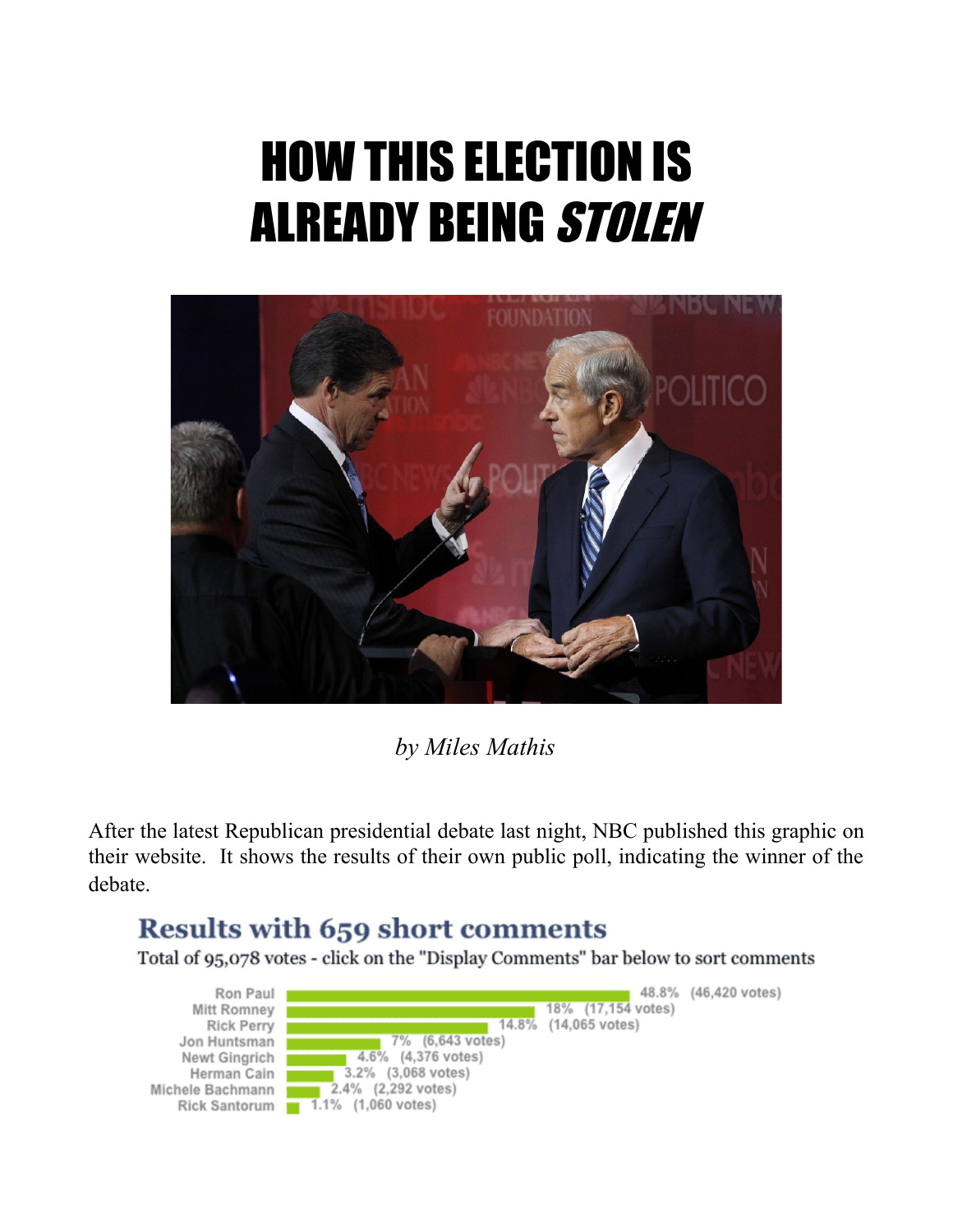As you see, Ron Paul won by a large amount, taking in almost 49% of the votes. Unfortunately, even this graphic is pushed. Romney, the second place voter getter, has 18%. Let's do some simple math: 49 divided by 18 is about 2.72. Why isn't Paul's line 2.72 times longer than Romney's? As it is, Paul's line is about 1.35 times longer than Romney's. In fact, Paul's line should be **twice** as long as it is, going off the edge of the page. But if it did, you would have a better idea of how many votes Paul really got relative to the other candidates. Paul actually got almost as many votes as all other candidates *combined*.

We have been seeing this sort of thing for more than four years now. They did the same kind of inside job on Paul in 2007 when he was running, and they have been doing again this time, with even less finesse. Paul has won all the debate polls I have seen by a large margin, and he would have won the Iowa straw poll, except that Bachmann was allowed to steal the thing. Even with Bachmann giving away 4,000 free tickets to her bussed-in supporters (which is a no-no), Paul got a very close second (4,823 to 4,671). And yet even with all these expressions of support from the public, Paul is being ignored and attacked by the "objective and unbiased" media. Even Jon Stewart, a staunch democrat, [has commented o](http://www.thedailyshow.com/watch/mon-august-15-2011/indecision-2012---corn-polled-edition---ron-paul---the-top-tier)n how ridiculous and transparent the media bias is against Paul. We can see it very clearly in the latest debate analysis. While all reasonable people could see for themselves that Paul was the only one speaking sense, the analysts seemed to be reading from a script. They have been ordered to push Perry by their handlers, so even though he was chewed up in plain sight by Paul and Romney, they have to declare him the winner. On all the talk shows the actual debate is ignored completely, and the event is only used as another opportunity to cast general slurs against Paul. We are told that he can't win, that he is out of touch, that he is an absurd little man, and so on.

Wait, I thought that is what the polls were for. They are supposed to tell us whether a candidate is viable, whether he can win, or whether he is out of touch. I don't care if Paul is in or out of touch with the mainstream media or a bunch of hired hacks, and neither does anyone else. Those fake people only have a handful of votes, and you know what, we *all* get to vote. So what TV and radio analysts think is beside the point. They are talking just to keep your mind off the facts. If they can yack enough and tell enough lies, you may forget what Paul actually said or what Perry actually said, or what the American people actually said via the poll.

I would like to point out something that almost no one else has. This bias against Ron Paul in the media, which has reached levels never before seen in the history of politics, is not just bias. It can't be dismissed as simply the intrusive opinion of the various owners of the media, who no longer care to even pretend to be objective reporters of the news. No, it is much more than that. It is the stealing of an election. Along with computers, this is how elections are now stolen. First, the debate is scripted, with flattering puffy questions asked to the anointed candidate (Perry) and insulting and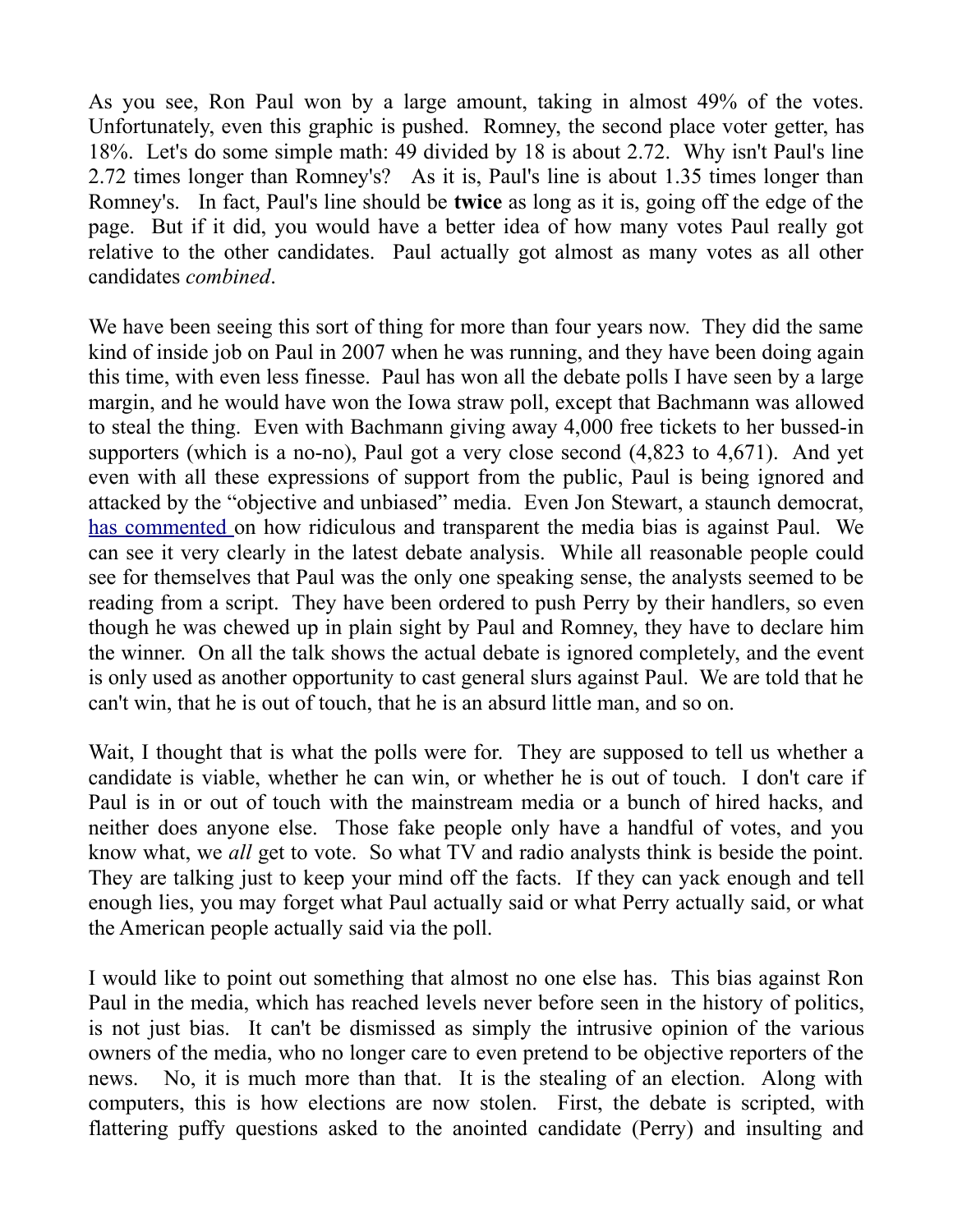difficult questions lobbed at the opposition (Paul). When the opposition candidate Paul wins the debate anyway, and you can see that with your own eyes, then you are told by a bunch of highly paid people in suits that he didn't win the debate. The poll numbers are pushed and distorted, and then ignored. You are told by a gaggle of experts not to trust your eyes, to pluck them from your head and vote as you are instructed. If, after all that, you still insist on voting for Paul, they will use the computers to throw your votes out. They will tell you that all your neighbors voted for Perry, even though all the neighbors you know voted for Paul.

Will it work this time? Can the media really convince us one more time that we voted for someone we didn't vote for? Or, to put it another way, can the government steal that many percentage points? We know they can steal around 10%, since they have been doing it from the beginning. If the election is 55% to 45%, they can flip it if they like. They could do it before computers (think Dewey/Truman) and they can do it even easier now. But say that the Republican vote comes down to Perry and Paul, and Paul has 3.3 times the support of Perry, as in the poll above. That translates to a 77% to 23% split, or a 54 point gap. Can the Man steal an election like that? Even with computers, can the Man convince that many people that they voted for someone they didn't vote for? I tend to doubt it, but it looks like we may find out.

One last thing. I grew up in a family that was staunchly democrat, even yellow-dog democrat (we would vote for a yellow-dog if it ran as a democrat). My Mom ran for US Congress as a democrat. Everybody I know voted for Obama. We wouldn't even think of voting Republican, and after the Bushes, even less. But I suggest these yellow-dog democrats are way past due a rethink. Anyone in the re-elect Obama campaign is in serious denial. Especially those who consider themselves anti-war. Obama has simply continued the policies of the Bushes, regarding ever-escalating illegal wars, deregulation, moth-balling the Constitution, and gutting the treasury to enrich the banks. These are the primary issues of our times, and it is Ron Paul talking about them, not Obama. I don't agree with Paul on everything, but at least he isn't reading from a Teleprompter written by the Defense Department and the Banks. While Paul was talking about bringing the troops home from Iraq and Afghanistan, Obama was invading Libya illegally. While Paul was talking about auditing or ending the private Federal Reserve, Obama was giving it more power to steal and manipulate and dodge inquiry. While Paul was defending the Constitution article by article, Obama was continuing to treat it like Bush's "goddamn piece of paper." Paul is not the perfect candidate, but he has proved himself earnest and viable. I would prefer someone like Kucinich myself, but Paul has proven he is the one with popular appeal. Kucinich, like Nader, will never rise above 3%. Paul has support across the board, from reds and blues alike, and he is even respected by Kucinich and Nader.

Previously, I have encouraged a third-party vote. In this election, Paul *is* the third-party